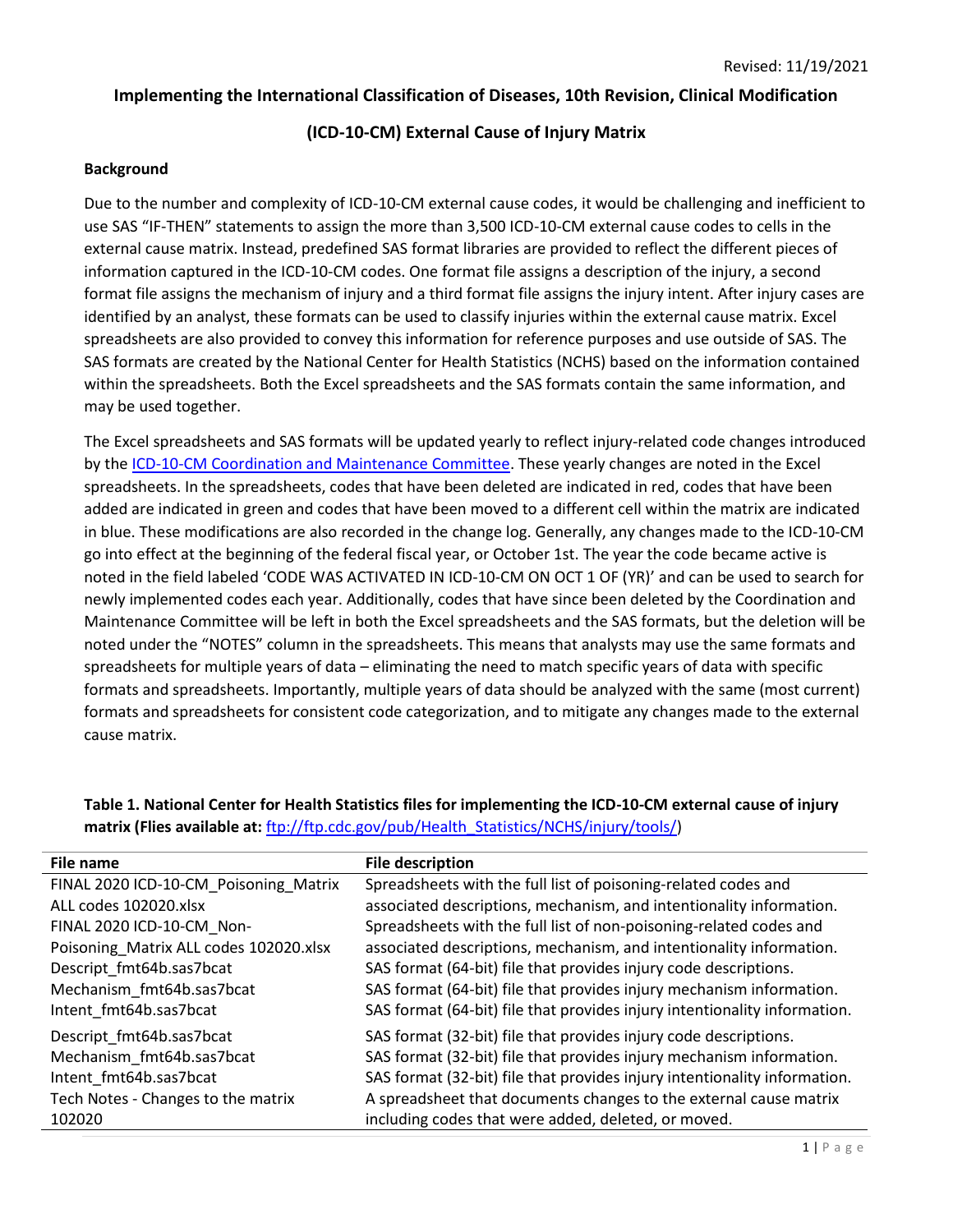#### **Use of the SAS Formats**

The formats are intended for use with cleaned administrative medical data, and after cases have been selected as injuries for classification within the matrix. The formats are designed for the first six characters of the ICD-10- CM code, or codes that are missing the 7th character for type of encounter. Codes should be left justified, without decimals or spaces, and all letters should be upper case. The direct output of the intentionality and mechanism variable formats, as well as the possible injury matrix classifications, are shown in Table 2.

Once the data are prepared and the formats are applied, the mechanism and the intent of the injury can be reported to cross tabulate cells of the matrix. The formats can be hard coded into the dataset, removing the need to reference them with each data import. Additionally, the formats include a numbering schema that allows for the substringing of the first 5 characters of the mechanism and the first 2 characters of the intentionality to create numeric fields. In large datasets file size may be an issue, and therefore working with smaller numeric fields that can be formatted may be more desirable and efficient. The optional code to facilitate this is listed below.

**Intentionality (Format=***Intentf.***)**

|                             |                         |                    |              | -                  |                           |
|-----------------------------|-------------------------|--------------------|--------------|--------------------|---------------------------|
| <b>Mechanism</b>            | 01.Unintentional        | 02.Intentional     | 03.Assault   | 04.Undetermined    | 05.Legal                  |
| (Format=Mechf.)             |                         | Self-Harm          |              |                    | intervention/War          |
| 1.00.Cut/Pierce             | X                       | $\mathsf X$        | X            | X                  | $\mathsf{X}$              |
| 2.00.Drowning/              |                         |                    |              |                    |                           |
| Submersion                  | $\pmb{\mathsf{X}}$      | $\mathsf{X}$       | X            | X                  |                           |
| 3.00.Fall                   | $\pmb{\mathsf{X}}$      | $\pmb{\mathsf{X}}$ | X            | X                  | $\cdots$                  |
| 4.10.Fire/Flame             | $\mathsf{X}$            | $\pmb{\chi}$       | $\mathsf{X}$ | $\mathsf{X}$       | $\boldsymbol{\mathsf{X}}$ |
| 4.20. Hot object/ substance | $\pmb{\mathsf{X}}$      | $\mathsf{X}$       | $\mathsf{X}$ | $\pmb{\mathsf{X}}$ | $\cdots$                  |
| 5.00.Firearm                | $\pmb{\mathsf{X}}$      | $\pmb{\chi}$       | $\mathsf{X}$ | X                  | X                         |
| 6.00. Machinery             | $\pmb{\mathsf{X}}$      | $\cdots$           |              | $\ddotsc$          | $\cdots$                  |
| 7.11.MVT-Occupant           | X                       | $\mathsf{X}$       | X            | $\cdots$           | $\cdots$                  |
| 7.12.MVT-Motorcyclist       | $\pmb{\mathsf{X}}$      |                    |              | $\cdots$           | $\cdots$                  |
| 7.13.MVT-Pedal cyclist      | $\pmb{\mathsf{X}}$      | $\cdots$           | $\cdots$     | $\cdots$           | $\cdots$                  |
| 7.14.MVT-Pedestrian         | $\pmb{\mathsf{X}}$      | $\cdots$           | X            |                    |                           |
| 7.15.MVT-Other              | $\pmb{\mathsf{X}}$      | $\times$           |              | $\cdots$           | $\cdots$                  |
| 7.16.MVT-Unspecified        | $\cdots$                |                    |              | $\pmb{\mathsf{X}}$ |                           |
| 7.20.MV-Non-traffic         | $\pmb{\mathsf{X}}$      | $\mathsf{X}$       | $\cdots$     | $\ddotsc$          | $\cdots$                  |
| 7.30. Pedal cyclist, other  | $\mathsf{x}$            | $\cdots$           | $\cdots$     | $\ddotsc$          | $\cdots$                  |
| 7.40. Pedestrian, other     | $\mathsf{X}$            | $\cdots$           |              | $\cdots$           | $\cdots$                  |
| 7.50. Other Land Transport  | X                       | $\mathsf{X}$       | X            | $\ddotsc$          | $\ddotsc$                 |
| 7.60. Other Transport       | $\mathsf{X}$            | X                  | $\mathsf{X}$ | $\cdots$           | $\pmb{\mathsf{X}}$        |
| 8.10. Bites and Stings,     |                         |                    |              |                    |                           |
| nonvenomous                 | X                       |                    |              | $\ddotsc$          |                           |
| 8.20. Bites and Stings,     |                         |                    |              |                    |                           |
| venomous                    | X                       | $\mathsf{X}$       | X            | X                  |                           |
| 8.30. Natural/              |                         |                    |              |                    |                           |
| Environmental, other        | X                       | $\mathsf{X}$       | X            | $\mathsf{X}$       | $\cdots$                  |
| 9.00.Overexertion           | $\mathsf{\overline{X}}$ | $\cdots$           | $\cdots$     |                    | $\cdots$                  |
| 10.10.Poisoning, Drug       | $\pmb{\mathsf{X}}$      | $\mathsf X$        | X            | $\mathsf{X}$       |                           |
| 10.20. Poisoning, Non-drug  | $\pmb{\mathsf{X}}$      | X                  | $\mathsf{X}$ | $\pmb{\mathsf{X}}$ | X                         |
| 11.00.Struck by/against     | $\pmb{\mathsf{X}}$      | $\mathsf{X}$       | X            | $\pmb{\mathsf{X}}$ | $\mathsf{X}$              |

#### **Table 2. External cause of injury matrix formats reflecting Intentionality and Mechanism**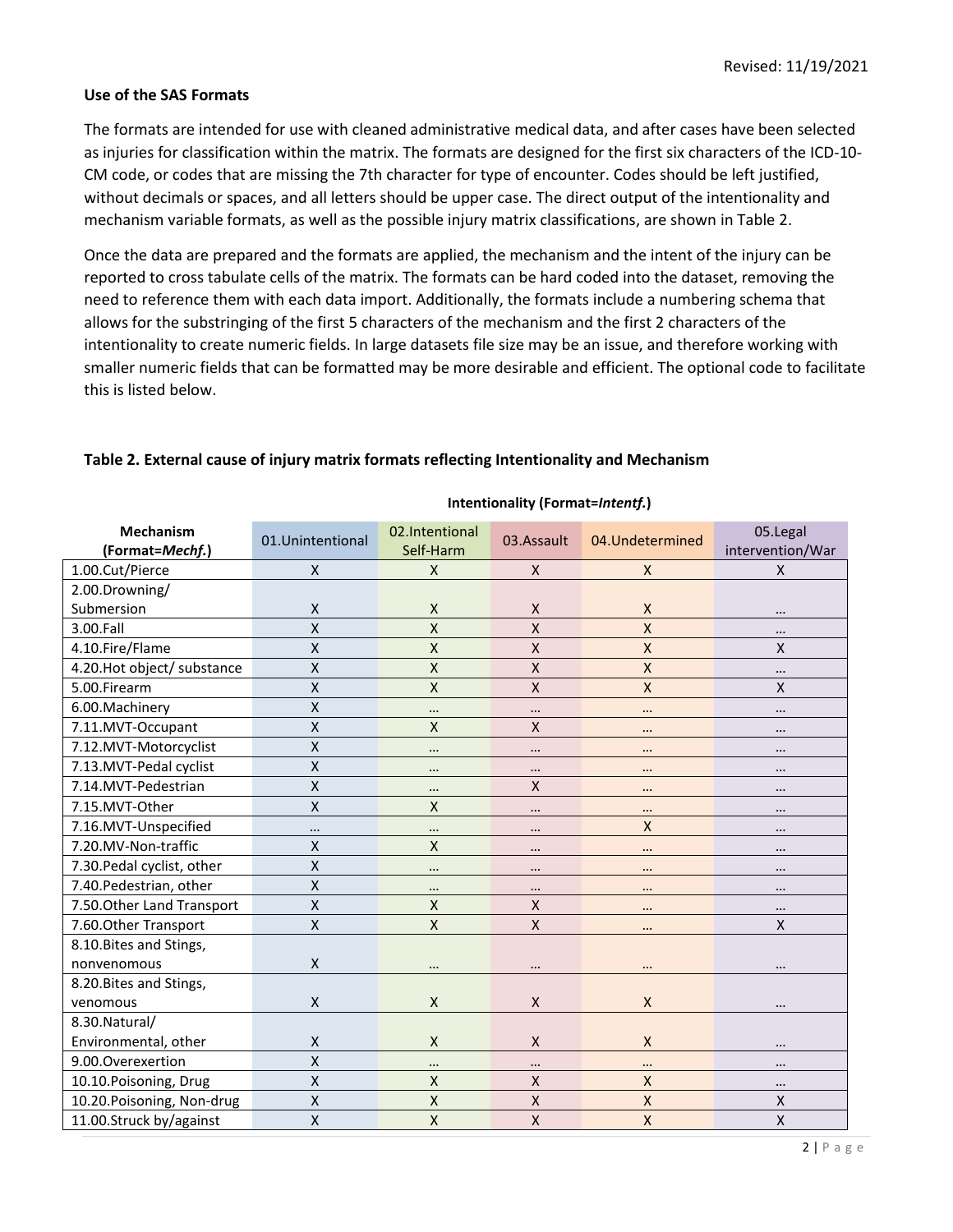| 12.00.Suffocation           |          | X        | X        | X        | X        |
|-----------------------------|----------|----------|----------|----------|----------|
| 13.00. Other Specified,     |          |          |          |          |          |
| Child/Adult Abuse           | $\cdots$ | $\cdots$ | X        | $\cdots$ | $\cdots$ |
| 14.00. Other Specified,     |          |          |          |          |          |
| Foreign Body                |          | $\cdots$ | $\cdots$ | $\cdots$ | $\cdots$ |
| 15.00. Other Specified,     |          |          |          |          |          |
| Classifiable                |          |          |          |          | х        |
|                             |          |          |          |          |          |
| 16.00. Other Specified, Not |          |          |          |          |          |
| Elsewhere Classifiable      | $\cdots$ |          |          | X        | Χ        |
| 17.00. Unspecified          |          |          |          | $\cdots$ |          |

'X' Indicates that valid codes exist for classification into this cell.

'…' Indicates that valid codes do not currently exist for classification into this cell.

#### **Instructions for using the formats**

This sample code assumes that: the operating system is a 32-bit system (for a 64-bit system please use the provided formats that end in ('\_FMT64B'), a working dataset named 'ICD10\_Injury\_Clean' already exists, that a field with a valid external cause of injury code named 'EX\_CAUSE' has been created, that this field contains an external cause code ready for classification within the matrix, and that the code in the EX\_CAUSE field meets the conditions described above (left justified, with no spaces/decimals, all letters upper case, and with only the first six digits).

| Step 1: Lookup and import the formats                                                                                             |
|-----------------------------------------------------------------------------------------------------------------------------------|
| ** Create a library for the SAS format files, and place the files in that folder;                                                 |
| Libname Myfmtlib "Z:\ ICD10CM Formats (file path) ";                                                                              |
|                                                                                                                                   |
| ** Read in the SAS format files for injury description, mechanism, and intent;                                                    |
| Options Fmtsearch=(Myfmtlib.DESCRIPT FMT32B, Myfmtlib.MECHANISM FMT32B, Myfmtlib.INTENT FMT32B); Run;                             |
|                                                                                                                                   |
| <b>Step 2: Applying the formats</b>                                                                                               |
| Data ICD10_Injury_Classified_Cases;                                                                                               |
| Set ICD10_Injury_Clean;                                                                                                           |
|                                                                                                                                   |
| Intent=PUT((EX_CAUSE), \$INTENTF.);<br>** Apply format for the intentionality;                                                    |
| Mechanism=PUT((EX CAUSE), \$MECHANISMF.);<br>** Apply format for the mechanism;<br>** Apply format for a description of the code; |
| Descript=PUT((EX CAUSE), \$DESCF.);<br>Run;                                                                                       |
|                                                                                                                                   |
|                                                                                                                                   |
| Step 3 (Optional): Creating numeric variables for mechanism and intent:                                                           |
| ** Substring the Intent and Mechanism variables;                                                                                  |
| Data ICD10 Injury Classified Cases Numeric;                                                                                       |
| Set ICD10 Injury Classified Cases;                                                                                                |
|                                                                                                                                   |
| Intentn=Input(Substr(Intent,1,2),2.0);                                                                                            |
| Mechn= Input (Substr (Mechanism, 1, 5), 5.2);<br>Run;                                                                             |
|                                                                                                                                   |
| ** Temporary Formats For use with Variables "Intentn" And "Mechanism";                                                            |
| <b>Proc Format;</b>                                                                                                               |
| Value Intf<br>1='Unintentional'                                                                                                   |
| 2='Self-Harm'                                                                                                                     |
| $3 = 'Assault'$                                                                                                                   |
| 4='Undetermined'                                                                                                                  |
| 5='Legal/War';                                                                                                                    |
| 1.0= 'Cut/Pierce'<br><b>Value Mechf</b>                                                                                           |
| 2.0= 'Drowning/Submersion'<br>$3.0 = 'Fall'$                                                                                      |
|                                                                                                                                   |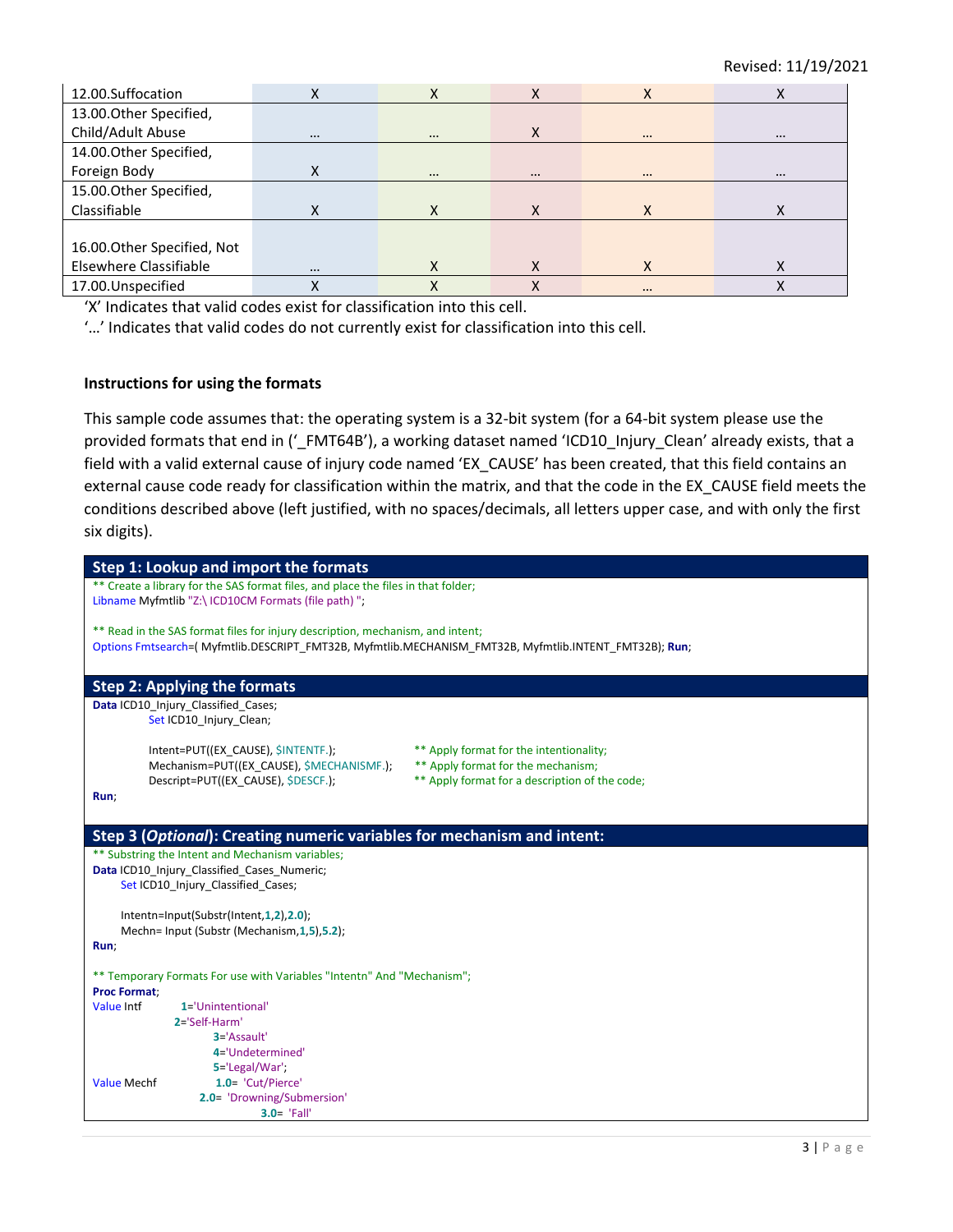|                                    | 4.1= 'Fire/Flame'                                  |
|------------------------------------|----------------------------------------------------|
|                                    | 4.2= 'Hot Object/Substance'                        |
|                                    | 5.0= 'Firearm'                                     |
|                                    | 6.0= 'Machinery'                                   |
|                                    | 7.11='MVT-Occupant'                                |
|                                    | 7.12='MVT-Motorcyclist'                            |
|                                    | 7.13='MVT-Pedal cyclist'                           |
|                                    | 7.14='MVT-Pedestrian'                              |
|                                    | 7.15='MVT-Other'                                   |
|                                    | 7.16='MVT-Unspecified'                             |
|                                    | 7.2= 'My Non-Traffic'                              |
|                                    | 7.3= 'Pedalcyclist, Other'                         |
|                                    | 7.4= 'Pedestrian, Other'                           |
|                                    | 7.5= 'Other Land Transport'                        |
|                                    | 7.6= 'Other Transport'                             |
|                                    | 8.1= 'Bite And Stings-Nonvenomous'                 |
|                                    | 8.2= 'Bite And Stings-Venomous'                    |
|                                    | 8.3= 'Natural/Environmental, Other'                |
|                                    | 9.0= 'Overexertion'                                |
|                                    | 10.1='Poisoning: Drug'                             |
|                                    | 10.2='Poisoning: Non-Drug'                         |
|                                    | 11.0='Struck By/Against'                           |
|                                    | 12.0='Suffocation'                                 |
|                                    | 13.0='Other Specified, Child/Adult Abuse'          |
|                                    | 14.0='Other Specified, Foreign Body'               |
|                                    | 15.0='Other Specified, Classifiable'               |
|                                    | 16.0='Other Specified, Not Elsewhere Classifiable' |
|                                    | 17.0='Unspecified';                                |
| Run;                               |                                                    |
|                                    |                                                    |
| <b>Proc Freq;</b>                  |                                                    |
| Table Intentn Mechn;               |                                                    |
| Format Intentn Intf. Mechn Mechf.; |                                                    |
| Run;                               |                                                    |
|                                    |                                                    |
|                                    |                                                    |

#### **Additional technical notes**

There are two sets of formats that are provided, one for systems operating 64-bit versions of SAS, and others operating 32-bit versions. These are identified in the names of the formats as either '\_FMT32B' for 32-bit systems, or '\_FMT64B' for 64-bit systems.

#### **Additional resources**

The report containing the final external cause-of-injury matrix "The International Classification of Diseases, 10th Revision, Clinical Modification (ICD–10–CM) external cause-of-injury framework for categorizing mechanism and intent of injury." Available at: <https://www.cdc.gov/nchs/data/nhsr/nhsr136-508.pdf>

For historical/background information, see:

The Injury Surveillance Workgroup 9 (ISW9) report "The Transition from ICD-9-CM to ICD-10-CM: Guidance for analysis and reporting of injuries." Available at: <https://safestates.site-ym.com/?ISW>

The report "Proposed Framework for Presenting Injury Data using ICD10-CM External Cause of Injury Codes". Available at[: https://www.cdc.gov/injury/wisqars/pdf/ICD-10-CM\\_External\\_Cause\\_Injury\\_Codes-a.pdf](https://www.cdc.gov/injury/wisqars/pdf/ICD-10-CM_External_Cause_Injury_Codes-a.pdf)